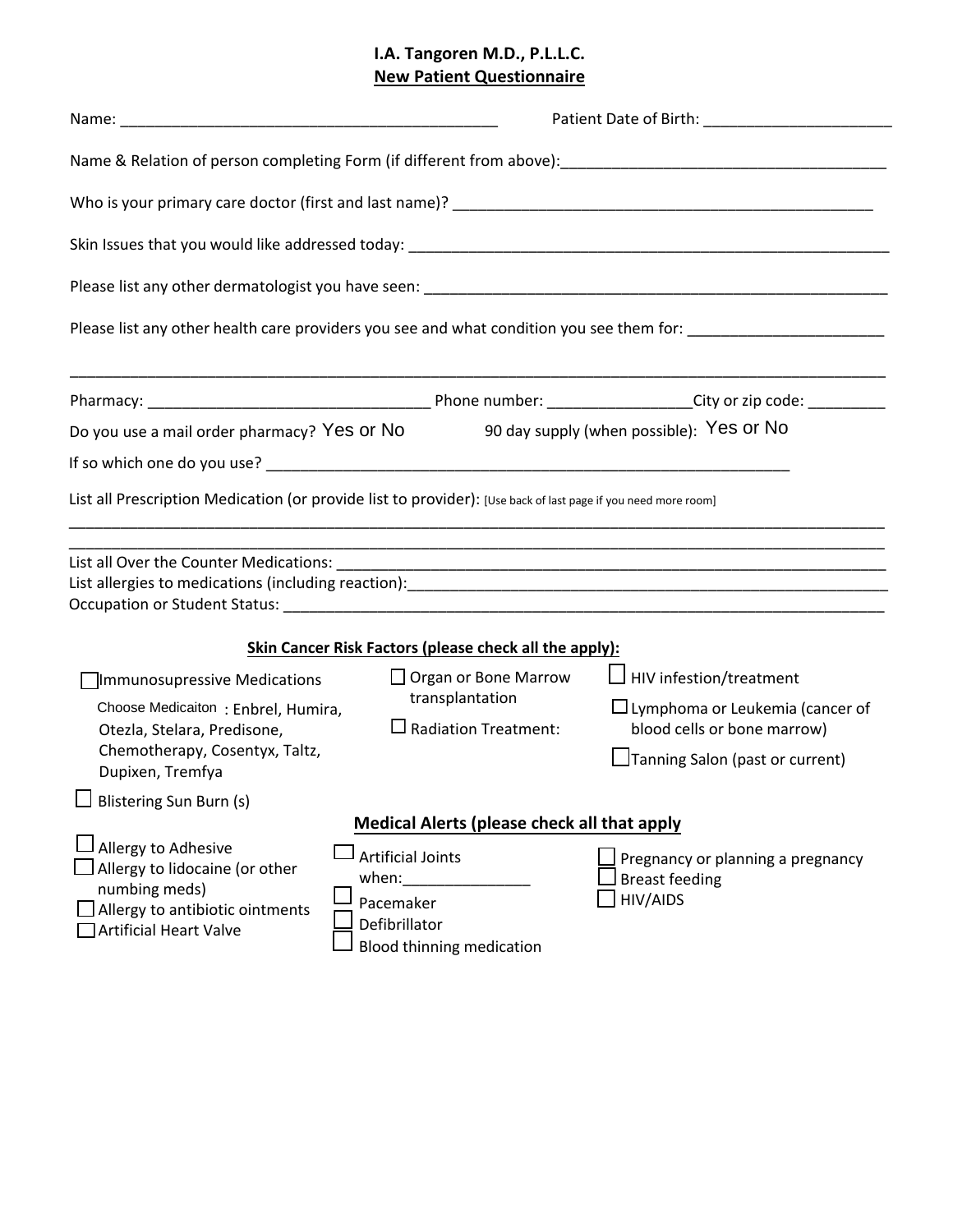## **Past Medical History (please check all that apply)**

- □ Anxiety
- □ Arthritis, What type?
- Asthma
- $\Box$  Atrial fibrillation
- $\Box$  Benign prostatic hyperplasia (enlarged prostate)

\_\_\_\_\_\_\_\_\_\_\_\_\_\_\_\_\_\_\_\_\_

- □ Cerebrovascular accident (stroke)
- □ COPD
- $\square$  Coronary arteriosclerosis
- D Depression
- Diabetes (Type I or Type II)
- Disease caused by 2019nCoV
- □ High Blood pressure
- **End Stage Renal Disease**
- Epilepsy or Seizures
- □ GERD (acid reflux)
- **Hypertension**
- $\Box$  Hearing Loss
- $\Box$  HIV/AIDS
- □ High Cholesterol
- □ Thyroid Disease: What type? hyper or hypo
- $\square$  Inflammatory disease of liver
- Leukemia
- Malignant lymphoma
- **Lung Cancer**
- □ Breast Cancer
- D Colon Cancer

## **Past Surgical History**

Please list all surgeries with dates: \_\_\_\_\_\_\_\_\_\_\_\_\_\_\_\_\_\_\_\_\_\_\_\_\_\_\_\_\_\_\_\_\_\_\_\_\_\_\_\_\_\_\_\_\_\_\_\_\_\_\_\_\_\_\_\_\_\_\_\_\_\_\_\_\_\_\_\_\_\_\_\_\_\_\_\_\_\_\_\_\_\_\_\_\_\_\_\_\_\_\_\_\_\_\_\_

\_\_\_\_\_\_\_\_\_\_\_\_\_\_\_\_\_\_\_\_\_\_\_\_\_\_\_\_\_\_\_\_\_\_\_\_\_\_\_\_\_\_\_\_\_\_\_\_\_\_\_\_\_\_\_\_\_\_\_\_\_\_\_\_\_\_\_\_\_\_\_\_\_\_\_\_\_\_\_\_\_\_\_\_\_\_\_\_\_\_\_\_\_\_\_\_

- □ Prostate Cancer
- Other Cancer:\_\_\_\_\_\_\_\_\_\_
- Radiation therapy treatment management
- $\square$  Transplantation of bone marrow
- Radiation Treatment
- $\square$  Blood Clots (in legs or lungs)
- Dementia/Alzheimer's Disease
- $\Box$  Lupus (LSE) or other rheumatologic/connective tissue disease Specify:

\_\_\_\_\_\_\_\_\_\_\_\_\_\_\_

| Skin Disease History (please check all that apply)                                                                                                                                                                                                                                                                                                                                        |                                                                                                                                                                 |                  |                                                        |  |  |  |  |  |
|-------------------------------------------------------------------------------------------------------------------------------------------------------------------------------------------------------------------------------------------------------------------------------------------------------------------------------------------------------------------------------------------|-----------------------------------------------------------------------------------------------------------------------------------------------------------------|------------------|--------------------------------------------------------|--|--|--|--|--|
| Acne<br>Ц<br><b>Actinic Keratoses</b><br><b>Asteatosis Cutis</b><br><b>Basal Cell Skin Cancer</b><br>п<br>Poison Ivy<br>□<br><b>Dysplastic Nevus</b><br>Ц                                                                                                                                                                                                                                 | П<br>Asthma<br>Hay Fever/Allergies<br>$\Box$<br>Melanoma<br>0<br>Puritus of scalp (itchy scalp)<br>0<br><b>Psoriasis</b><br>□<br>⊔<br>Squamous Cell Skin Cancer | □<br>П<br>□<br>□ | Dry Skin<br>Rosacea<br>Herpes<br><b>MRSA</b><br>Other: |  |  |  |  |  |
| Eczema<br><b>Blistering Sunburns</b><br>п<br>$\Box$ Yes $\Box$ No<br>If yes, what SPF?<br>Do you wear Sunscreen?<br>Do you tan in a tanning salon $\Box$ Yes $\Box$ No<br>If yes, how often?<br>$\Box$ Yes $\Box$ No<br>Do you have a family history of skin cancer?<br>If yes, please specify type of skin cancer and which relative(s)?<br>Social History (please check all that apply) |                                                                                                                                                                 |                  |                                                        |  |  |  |  |  |

#### **Cigarette Smoking:**

# $\Box$  Currently Smokes

- **Alcohol and Drug Use:**  □ None
	- $\Box$  less than 1 drink per day
- $\Box$  1-2 drinks per day
- $\Box$  3 or more drinks per day

□ Never smoked Former Smoker